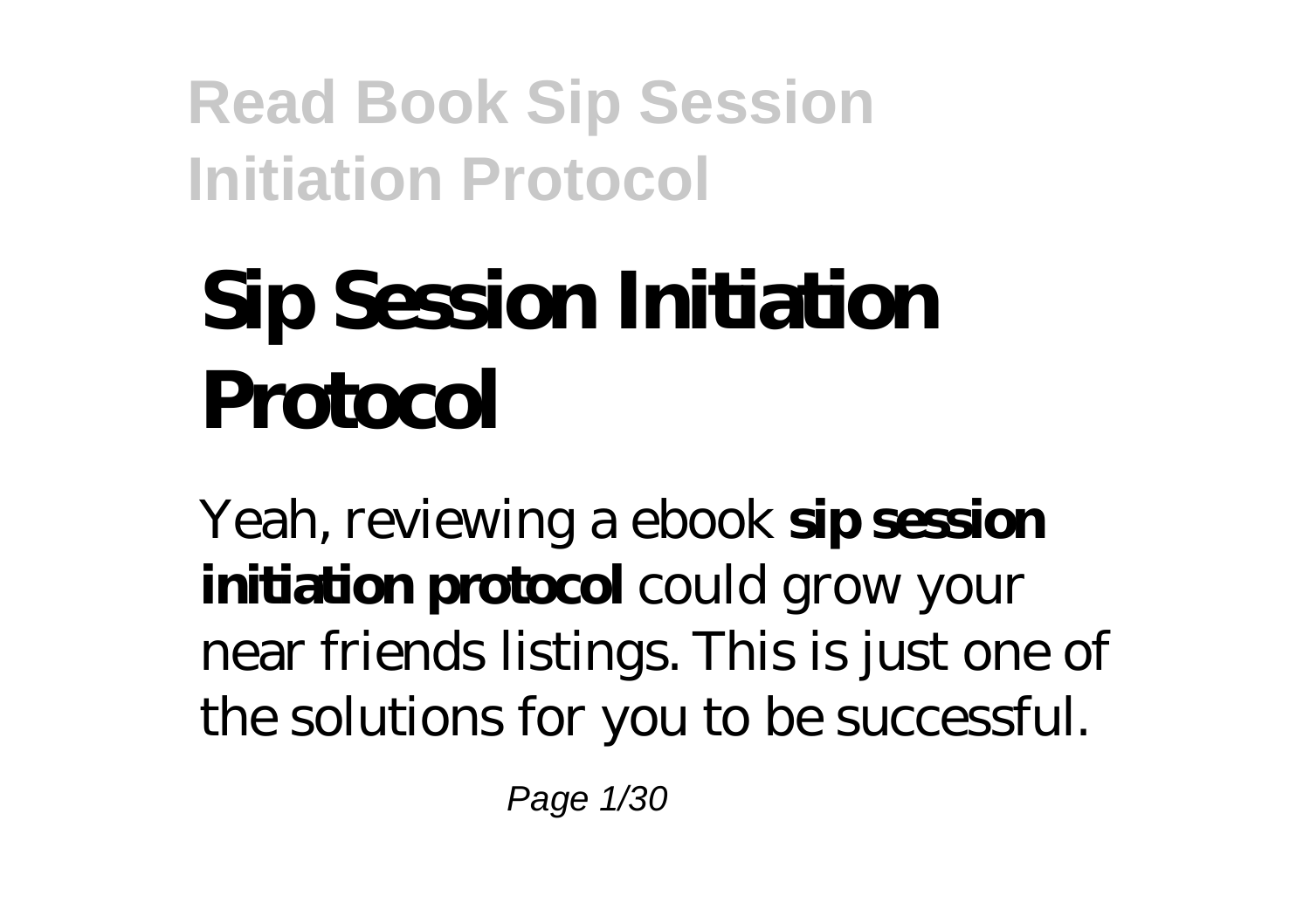As understood, ability does not suggest that you have wonderful points.

Comprehending as without difficulty as covenant even more than supplementary will have the funds for each success. next to, the declaration Page 2/30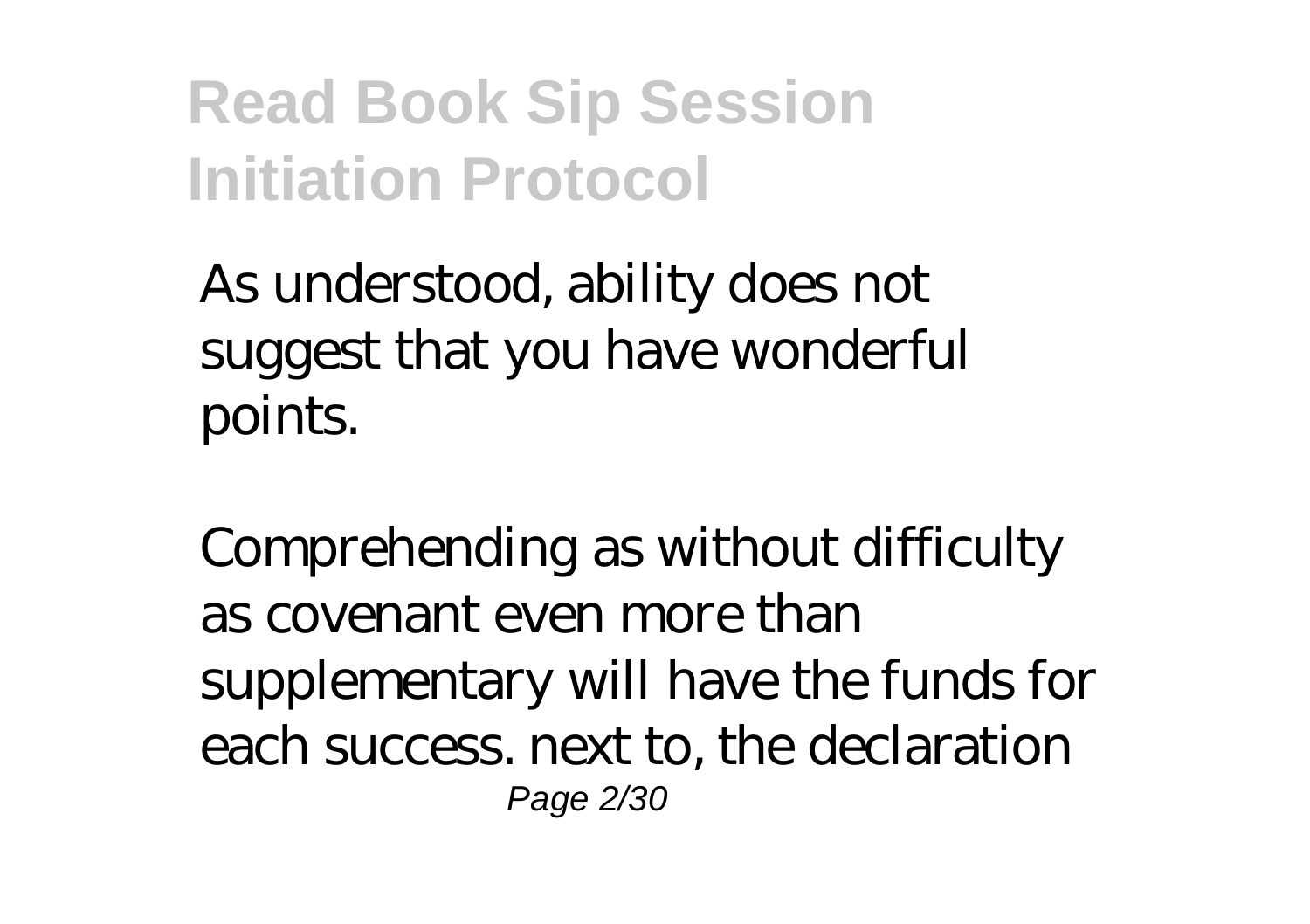as skillfully as keenness of this sip session initiation protocol can be taken as with ease as picked to act.

Providing publishers with the highest quality, most reliable and cost effective editorial and composition Page 3/30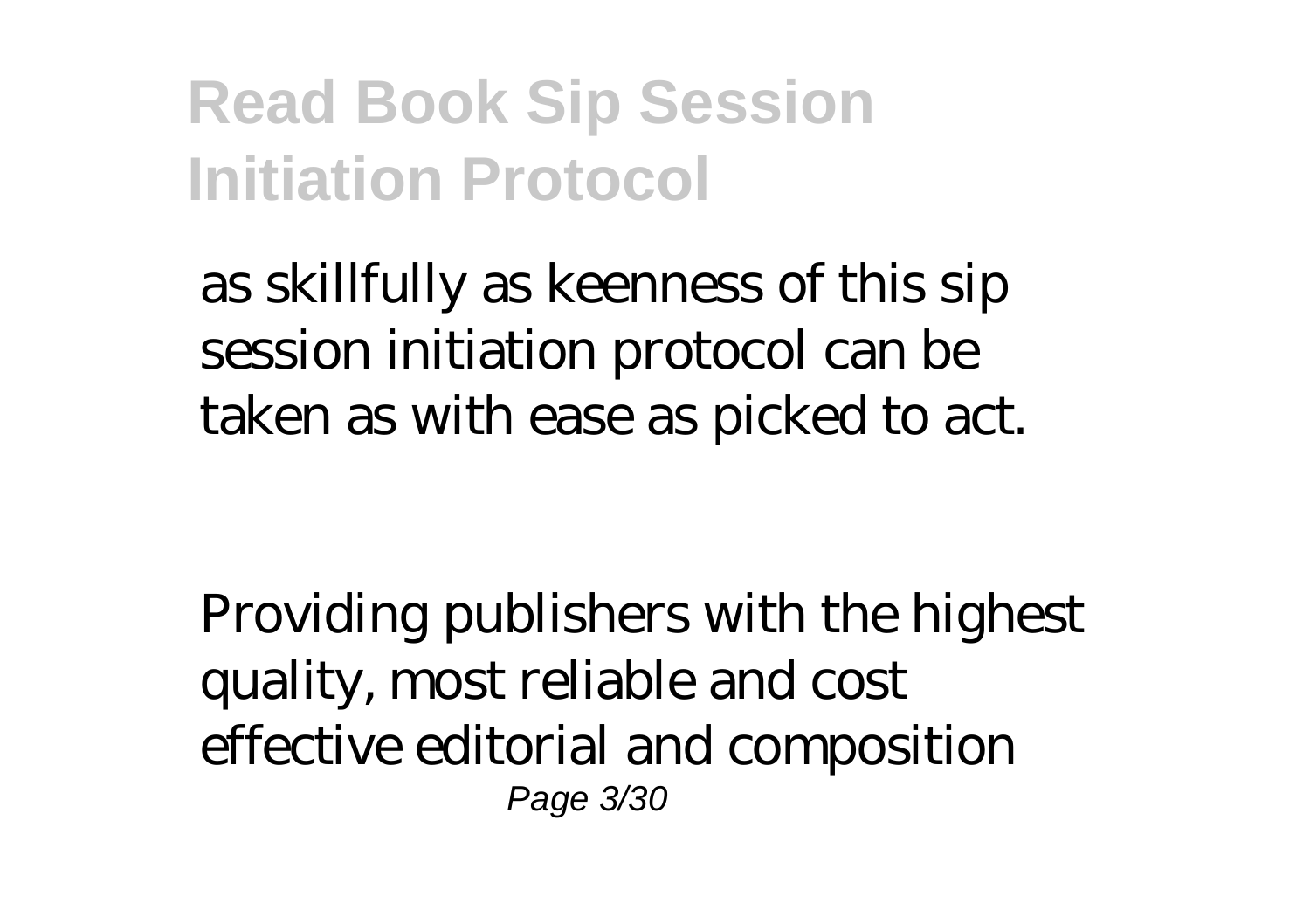#### services for 50 years. We're the first choice for publishers' online services.

#### **session initiation protocol - an overview | ScienceDirect ...** Session Initiation Protocol (SIP) is a signalling protocol for initiating, Page 4/30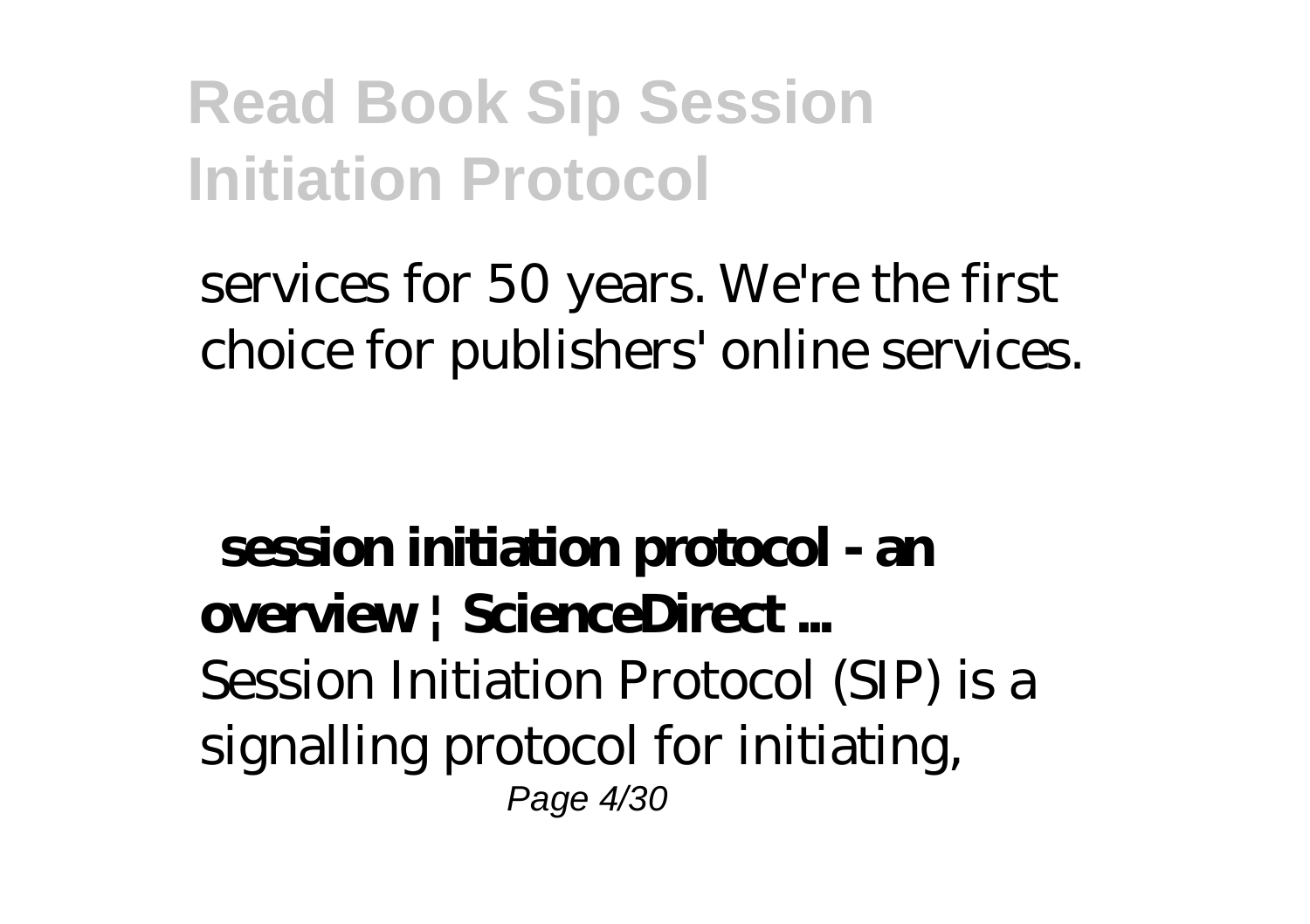terminating, and modifying user sessions over an IP network. Most commonly, SIP is used for Voice Over IP (VoIP) services, but is also often used for other communications sessions such as video calls and instant messaging sessions.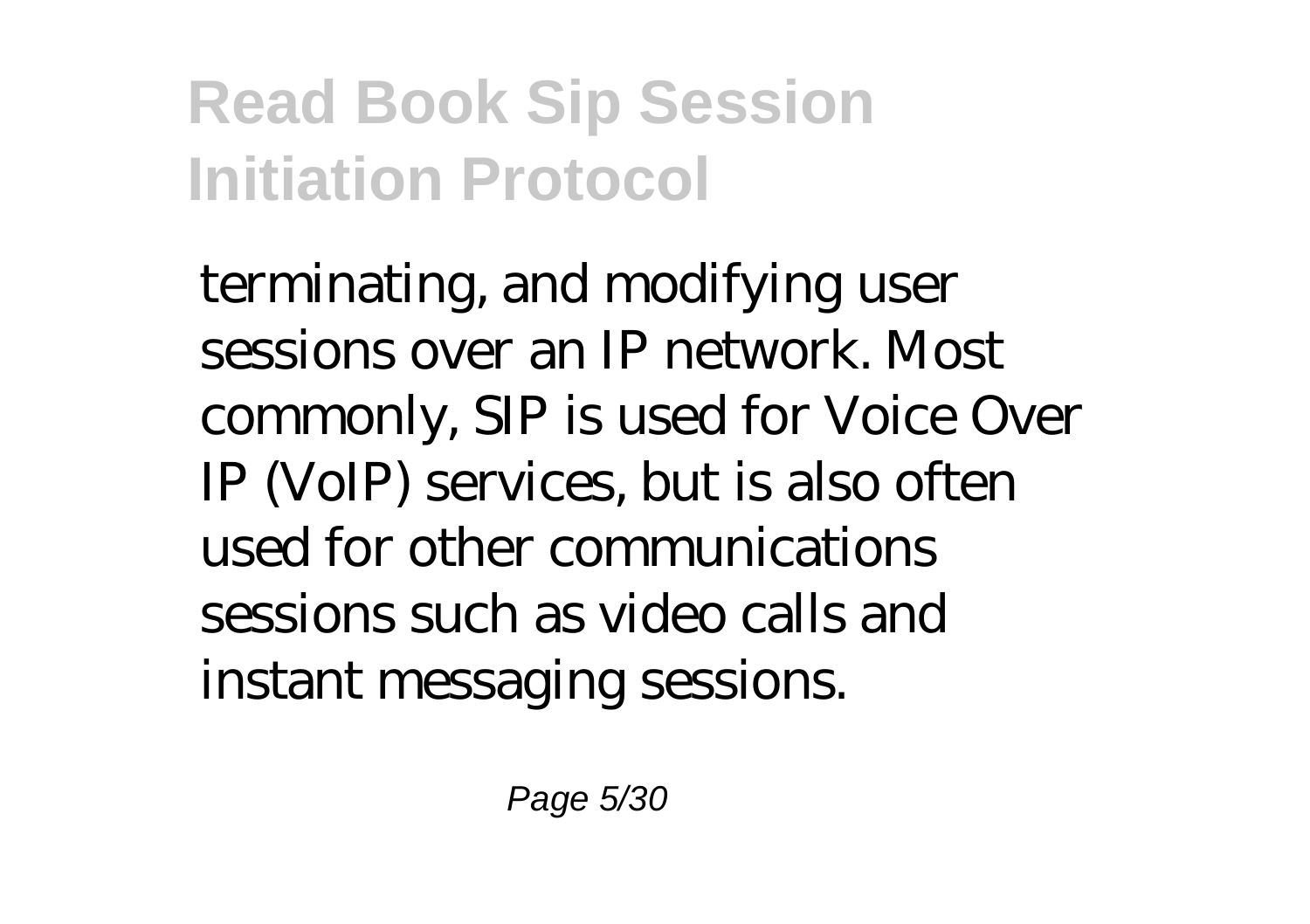### **SIP – Session Initiation Protocol – là gì? - 3cxvn**

SIP Overview SIP (Session Initiation Protocol) is a signaling protocol that is used to control multimedia communication sessions, such as voice and video calls, over Internet Protocol (IP). SIP is analogous to Page 6/30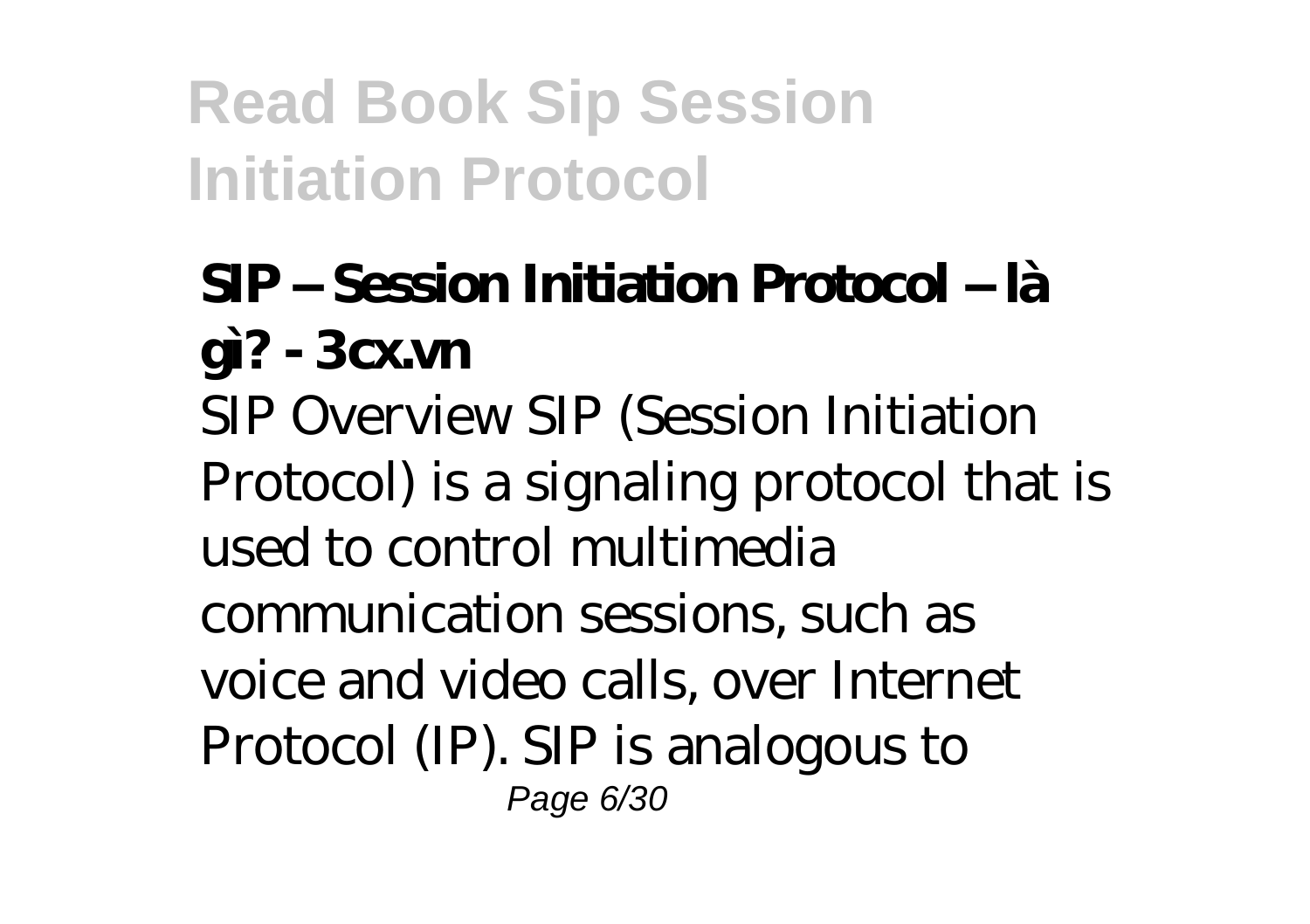HTTP for voice and is essentially the glue that ties communications systems together, much like HTTP ties clients and servers together for worldwide communication.

#### **Session Initiation Protocol - Wikipedia** Session Initiation Protocol (SIP) is one Page 7/30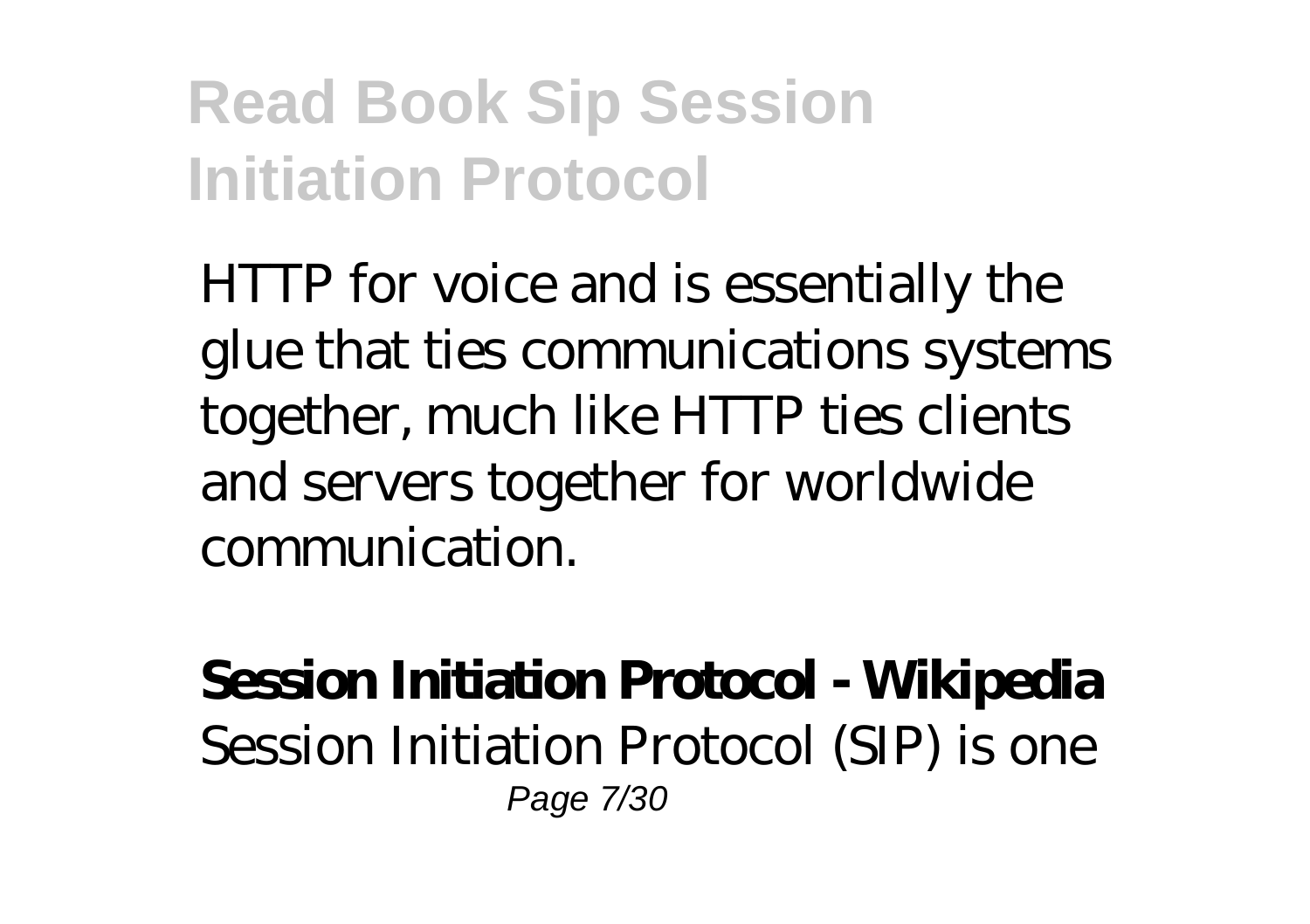of the most common protocols used in VoIP technology. It is an application layer protocol that works in conjunction with other application layer protocols to control multimedia communication sessions over the Internet. VoIP Technology. Before moving further, let us first understand Page 8/30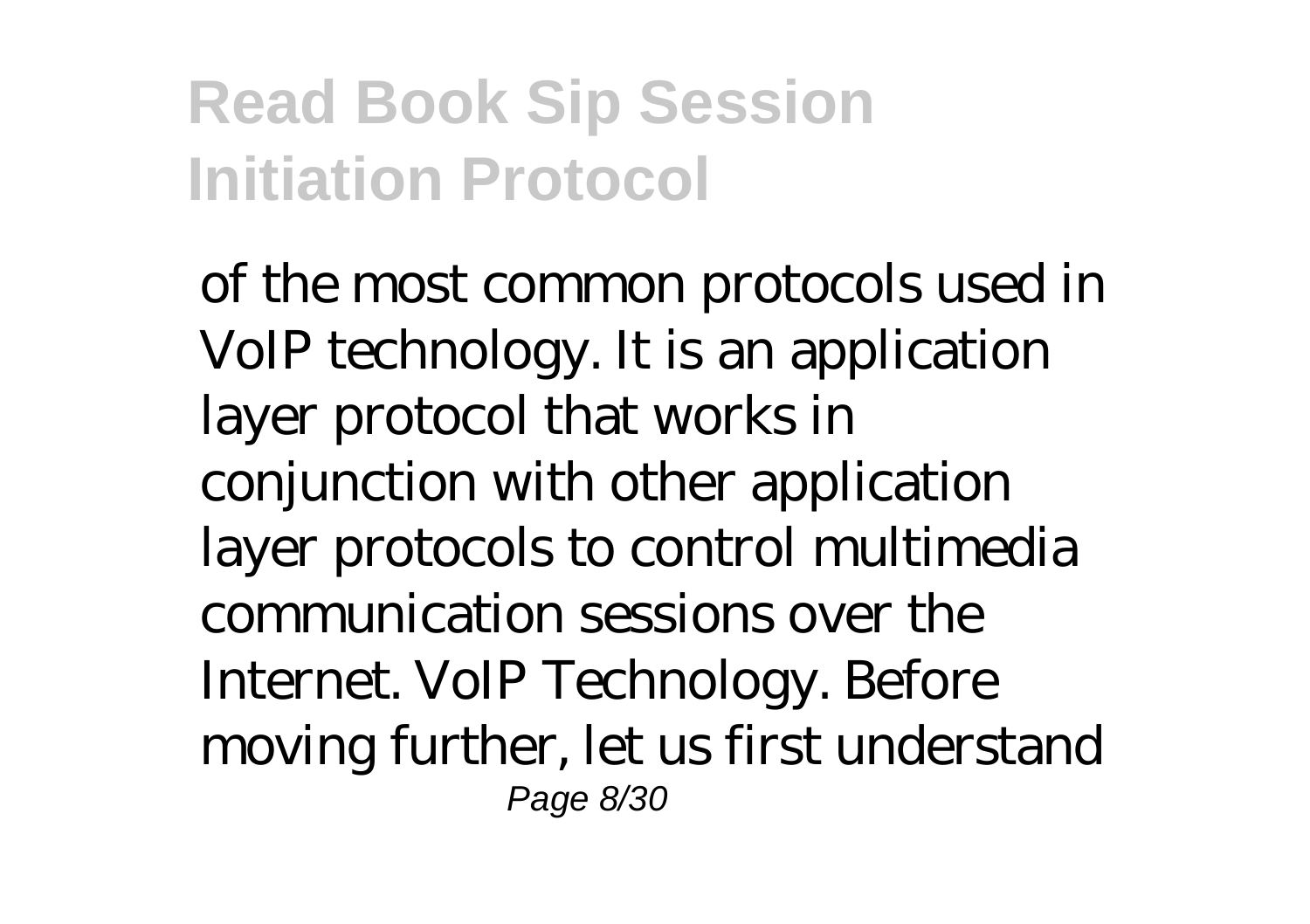a few points about VoIP.

### **Introduction to SIP (Session Initiation Protocol) A Made ...**

Specifies Microsoft extensions to the Session Initiation Protocol (SIP), as specified in [RFC3261], which is used by terminals to establish, modify, and Page 9/30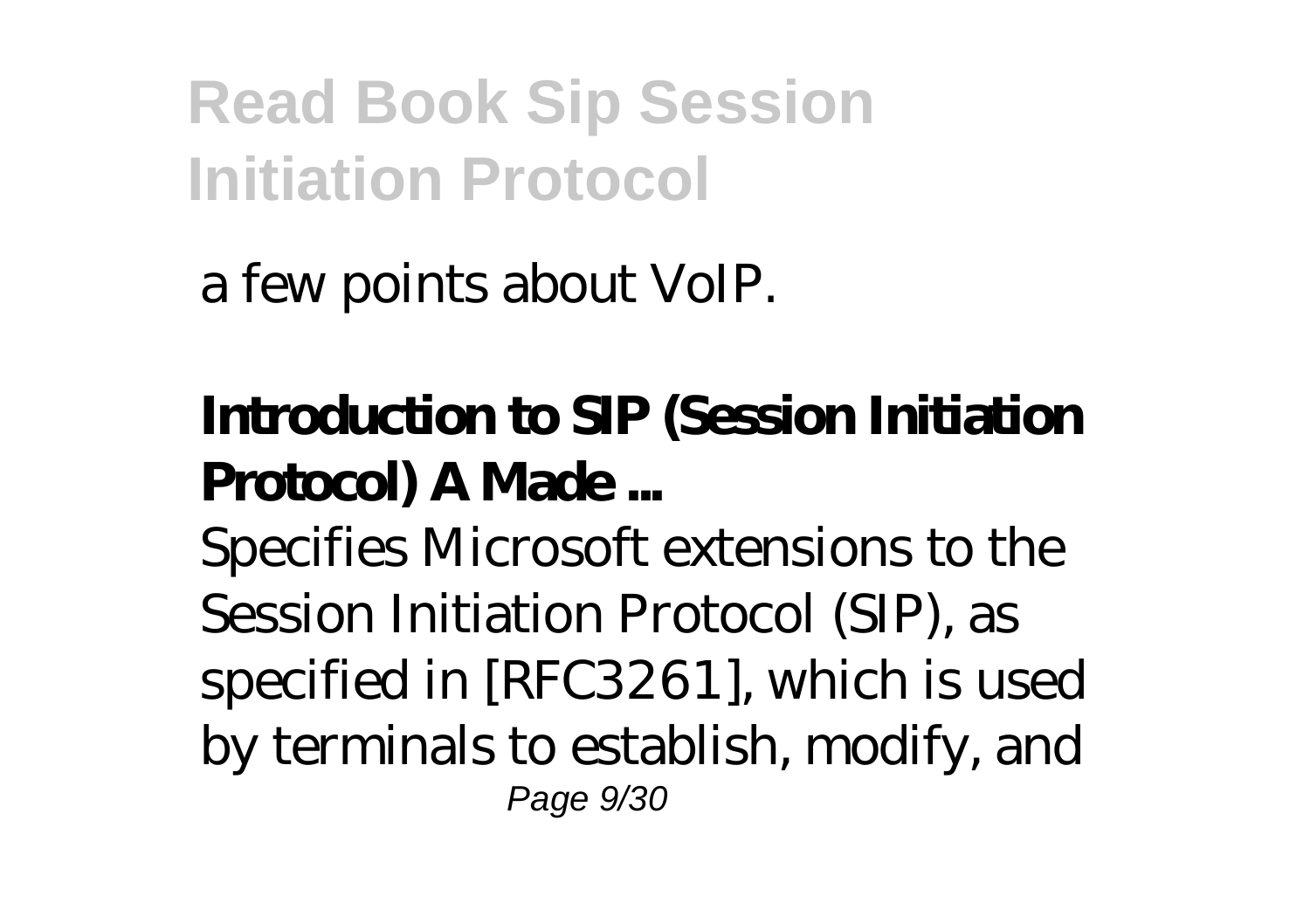terminate multimedia sessions or calls. The SIP extensions add support for privacy features and for subscription requests for offline end nodes to the SIP extensions for presence.

#### **SIP - Basic Call Flow - Tutorialspoint** Page 10/30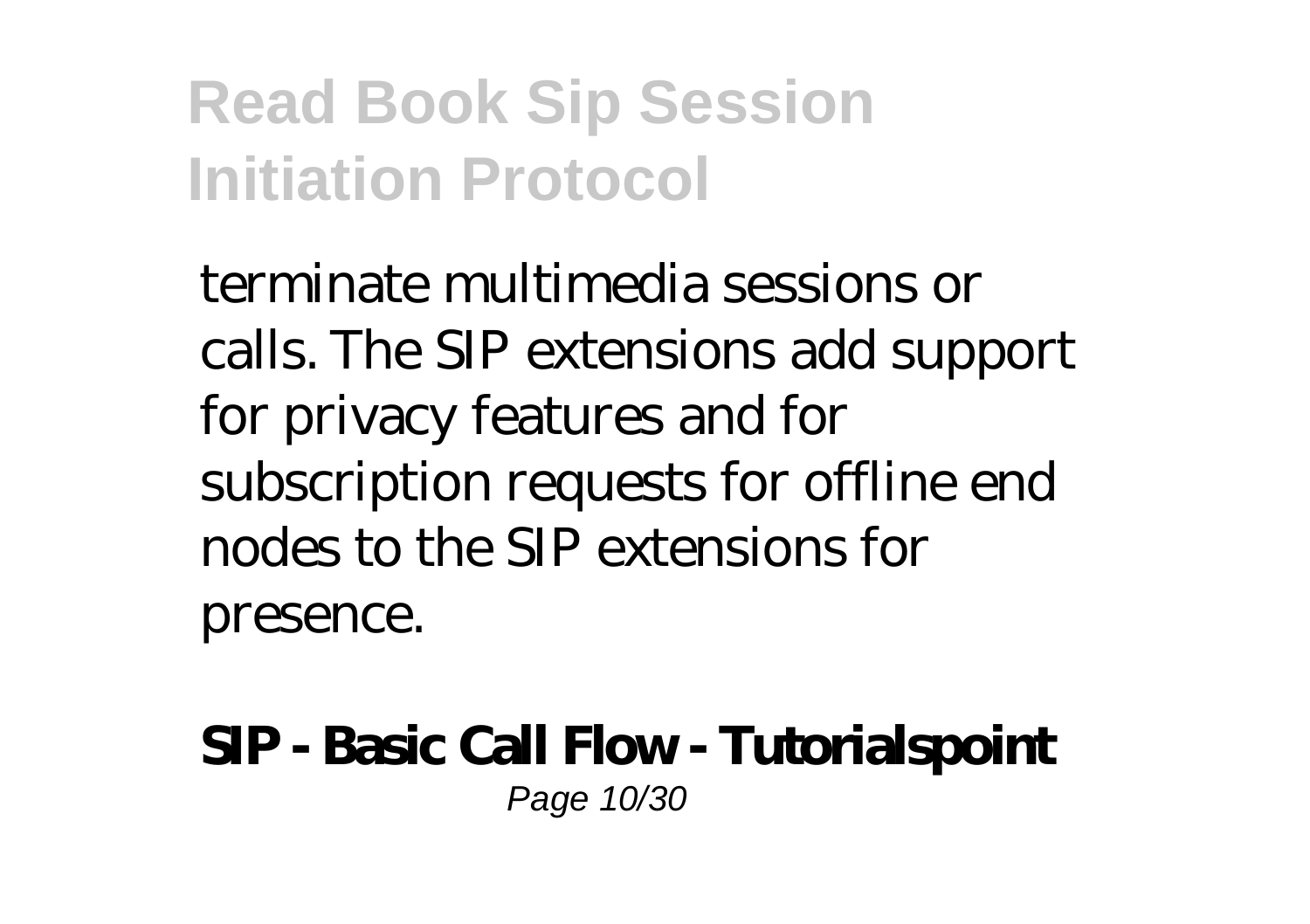Signaling protocol "Session Initiation Protocol" (SIP) is designed especially for a series of services such as: internet conferencing, instant messaging, IP telephony, presence, voice contact, video communication, data alliance, live gaming, distribution of application and much more tasks Page 11/30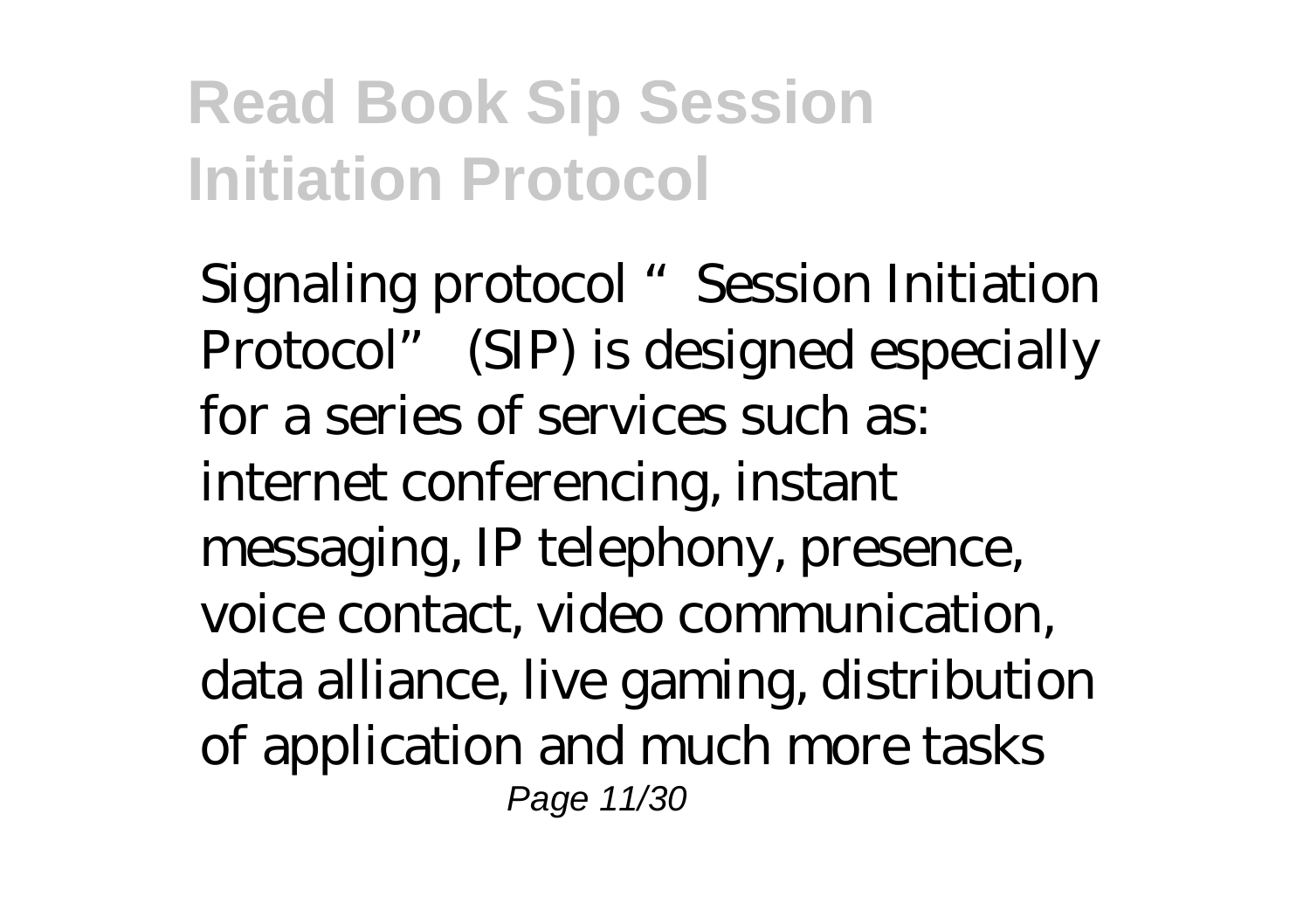#### are possible with this protocol assistance.

### **What is Session Initiation Protocol (SIP)? A definition ...**

Session Initiation Protocol (SIP) is used to signal and control interactive communication sessions. The uses for Page 12/30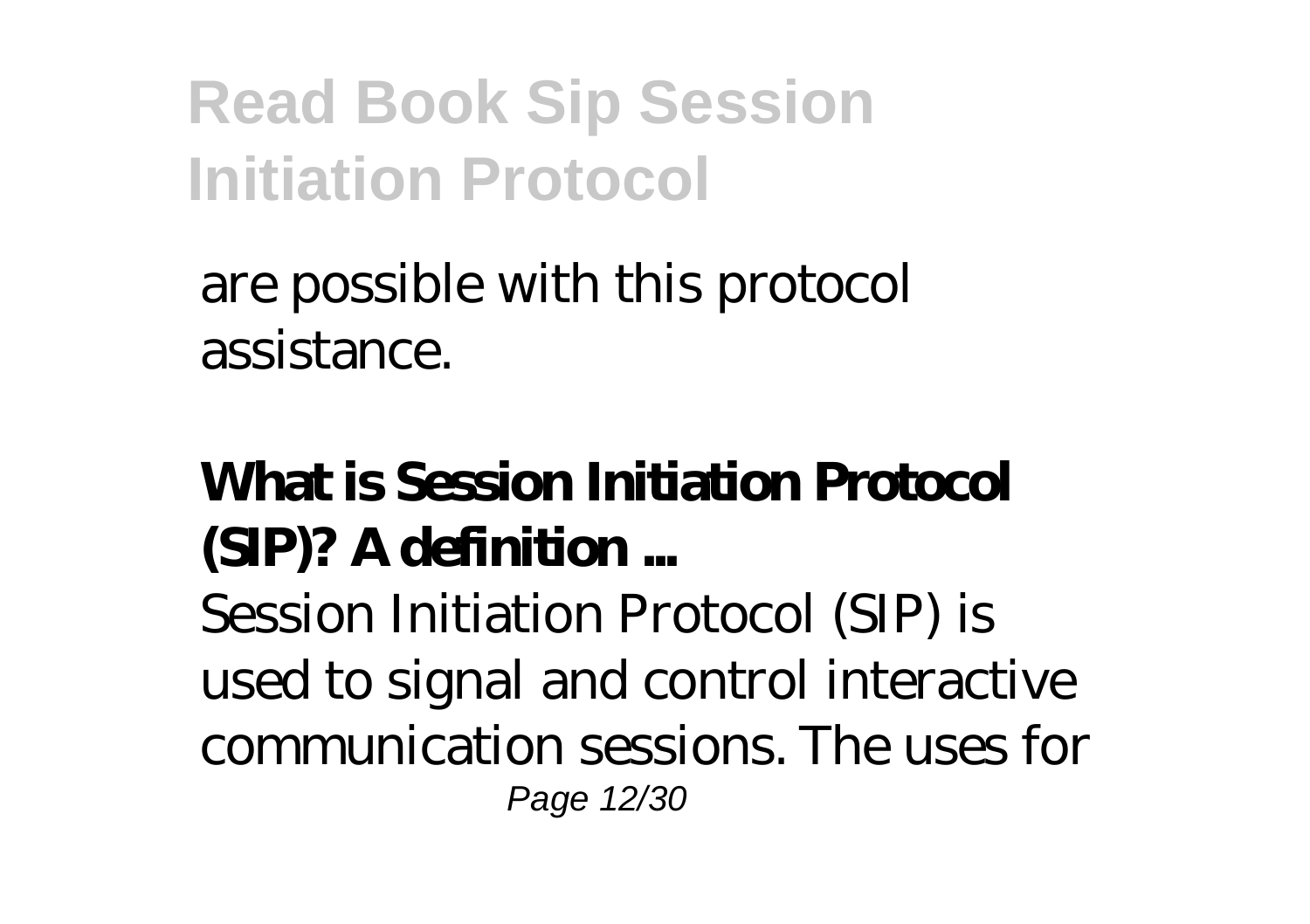such sessions include voice, video, chat and instant messaging, as well as interactive games and virtual reality.

#### **Session Initiation Protocol - Introduction - Tutorialspoint** Session Initiation Protocol (SIP) is a signaling protocol used for initiating, Page 13/30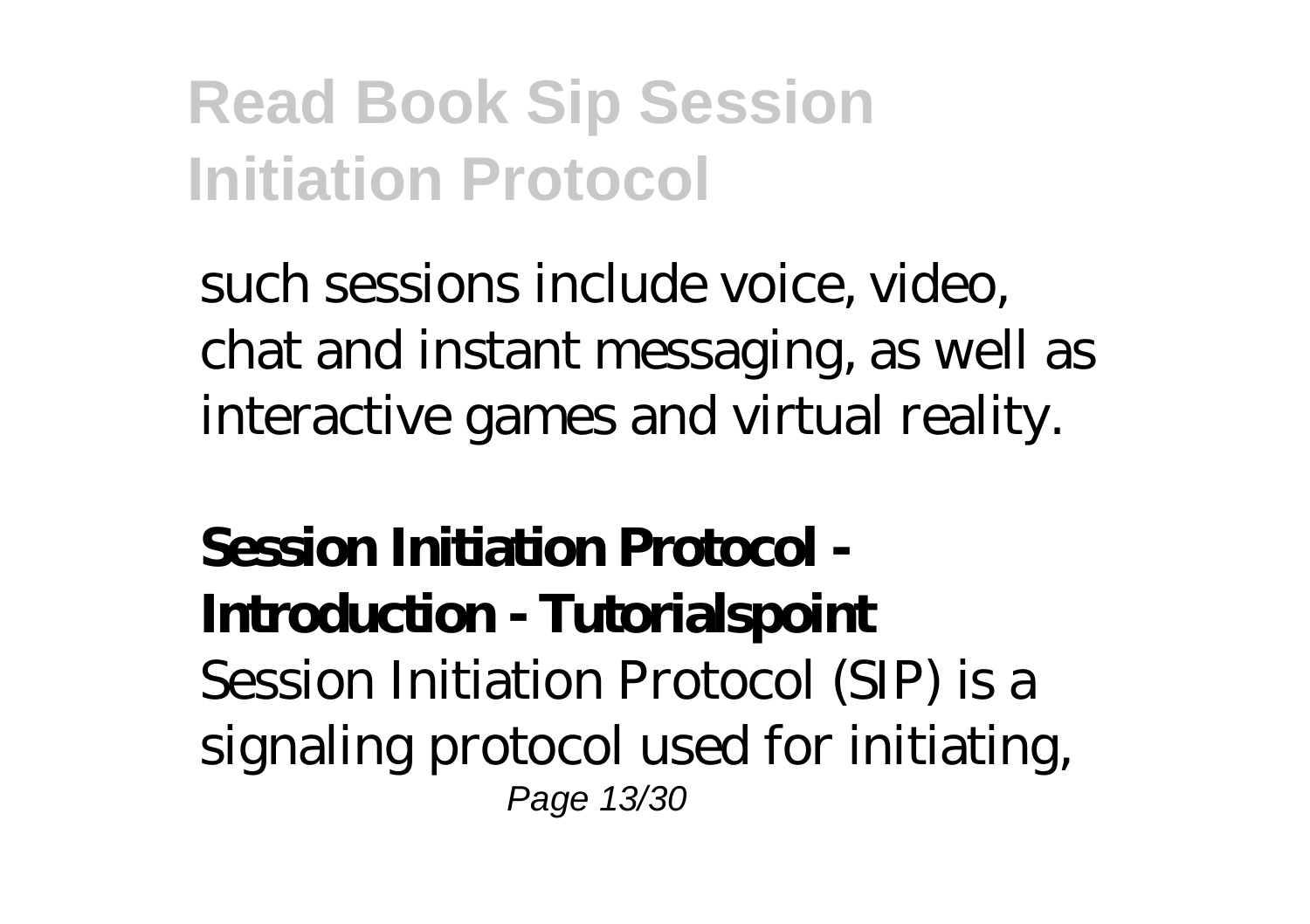maintaining, modifying and terminating real-time sessions that involve video, voice, messaging and other communications applications and services between two or more endpoints on IP networks.

#### **Pengertian SIP (Session Initiation**

Page 14/30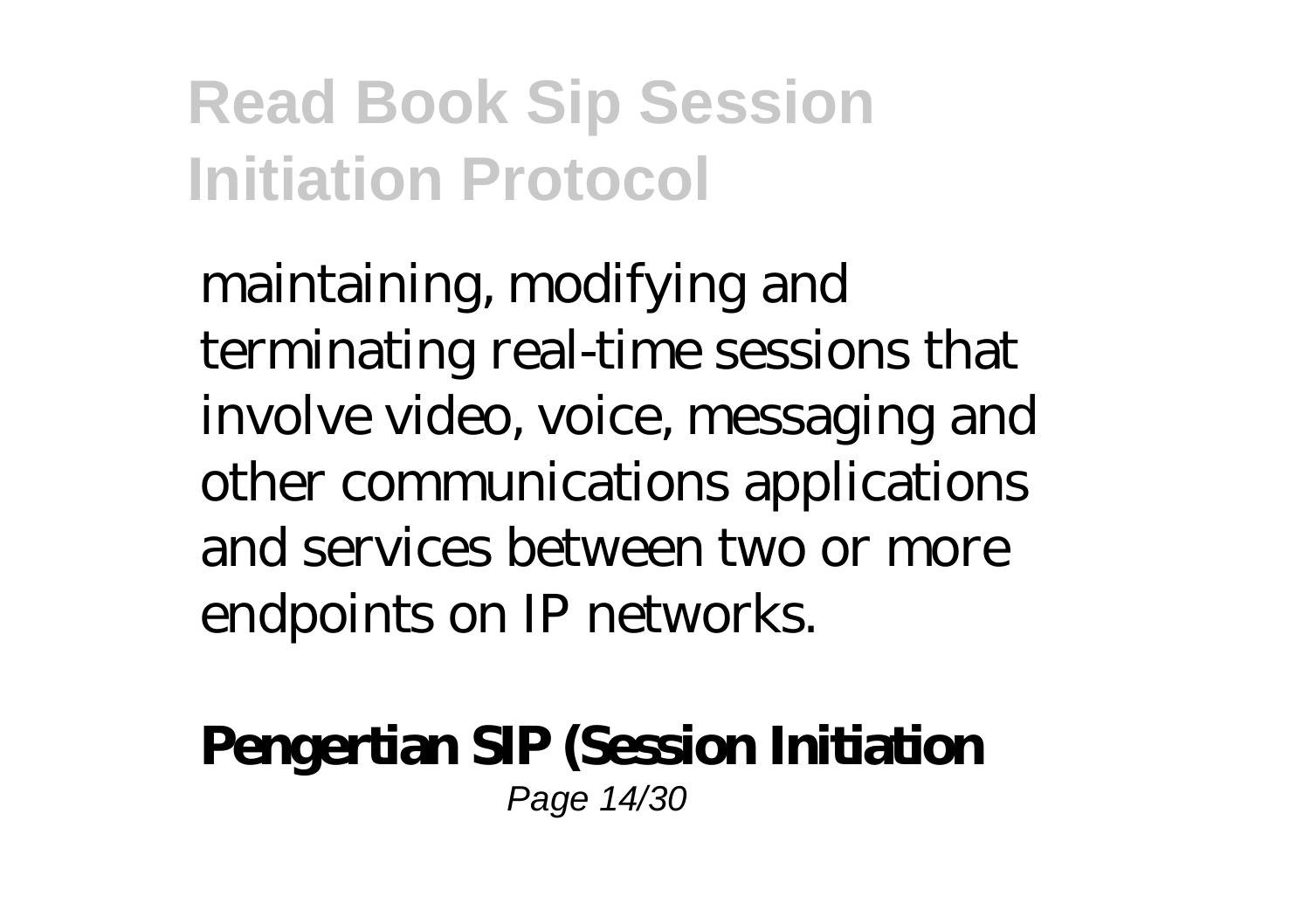### **Protocol) - Tong Pedit**

The following image shows the basic call flow of a SIP session. Given below is a step-by-step explanation of the above call flow − An INVITE request that is sent to a proxy server is responsible for initiating a session. The proxy server sendsa 100 Trying Page 15/30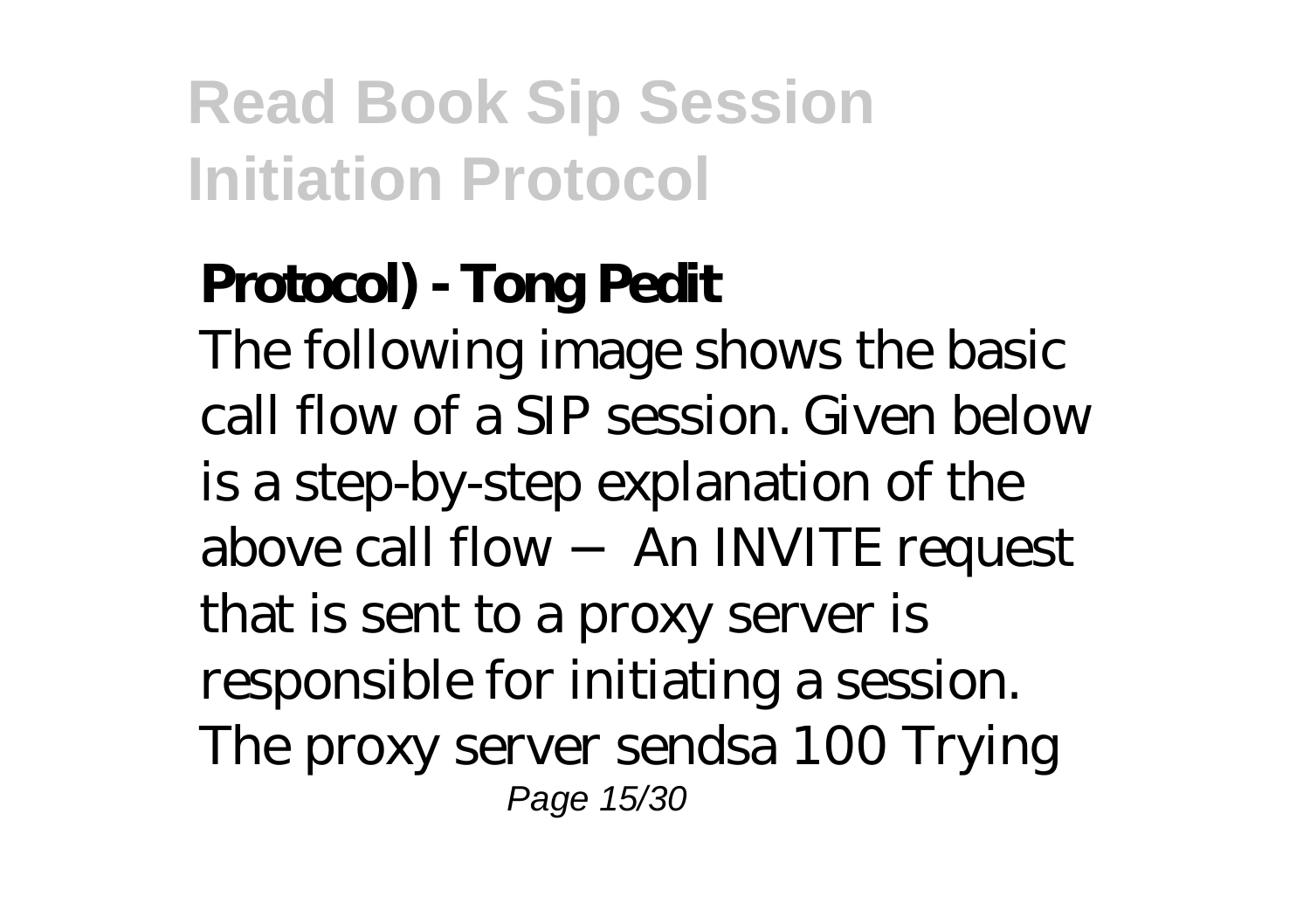response immediately to the caller (Alice) to stop the re-transmissions of the INVITE ...

### **What is SIP and How Does It Work? - Lifewire**

Session Initiation Protocol, or SIP for short, is a signaling protocol used Page 16/30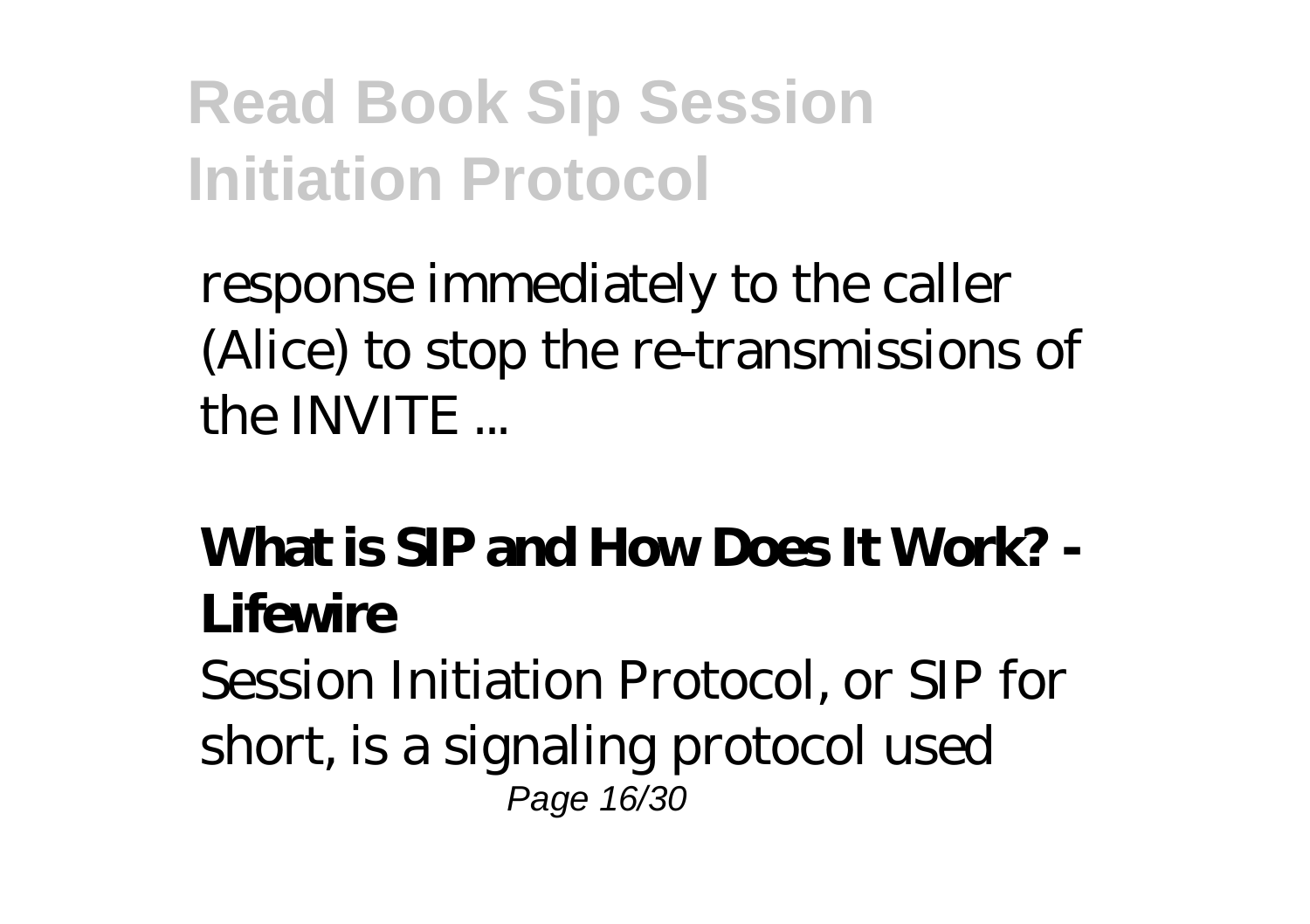primarily for setting up communications within an IP network. SIP is an important component in the service that we offer; so important, in fact, that it's in the name.

#### **RFC 3261 - SIP: Session Initiation Protocol**

Page 17/30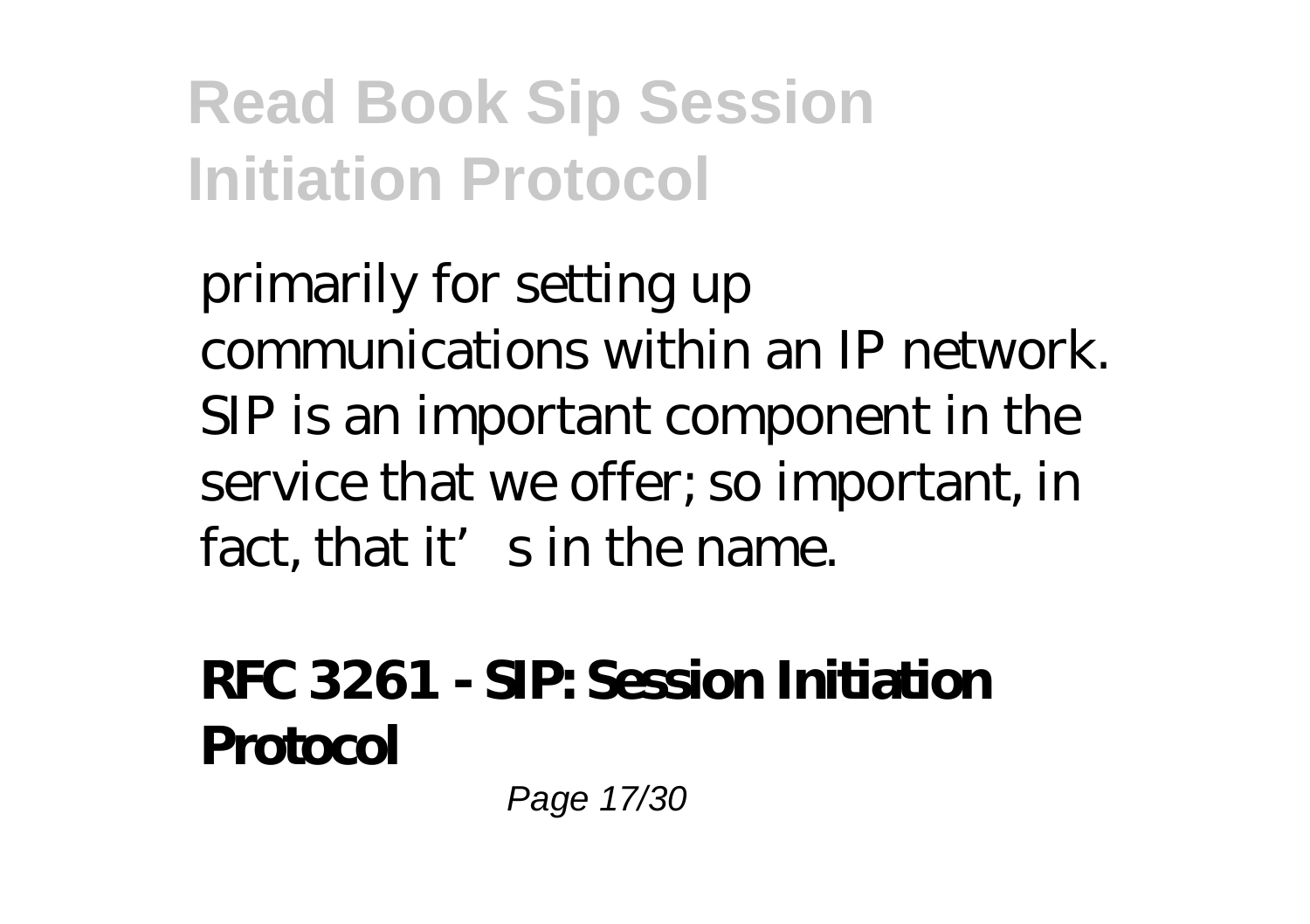Session Initiation Protocol (SIP) [ROS 02] is an application layer signaling protocol for establishing, modifying, and terminating multimedia sessions between participants over an IP data network. In SIP, the actual media content which is exchanged between the participants is not controlled by Page 18/30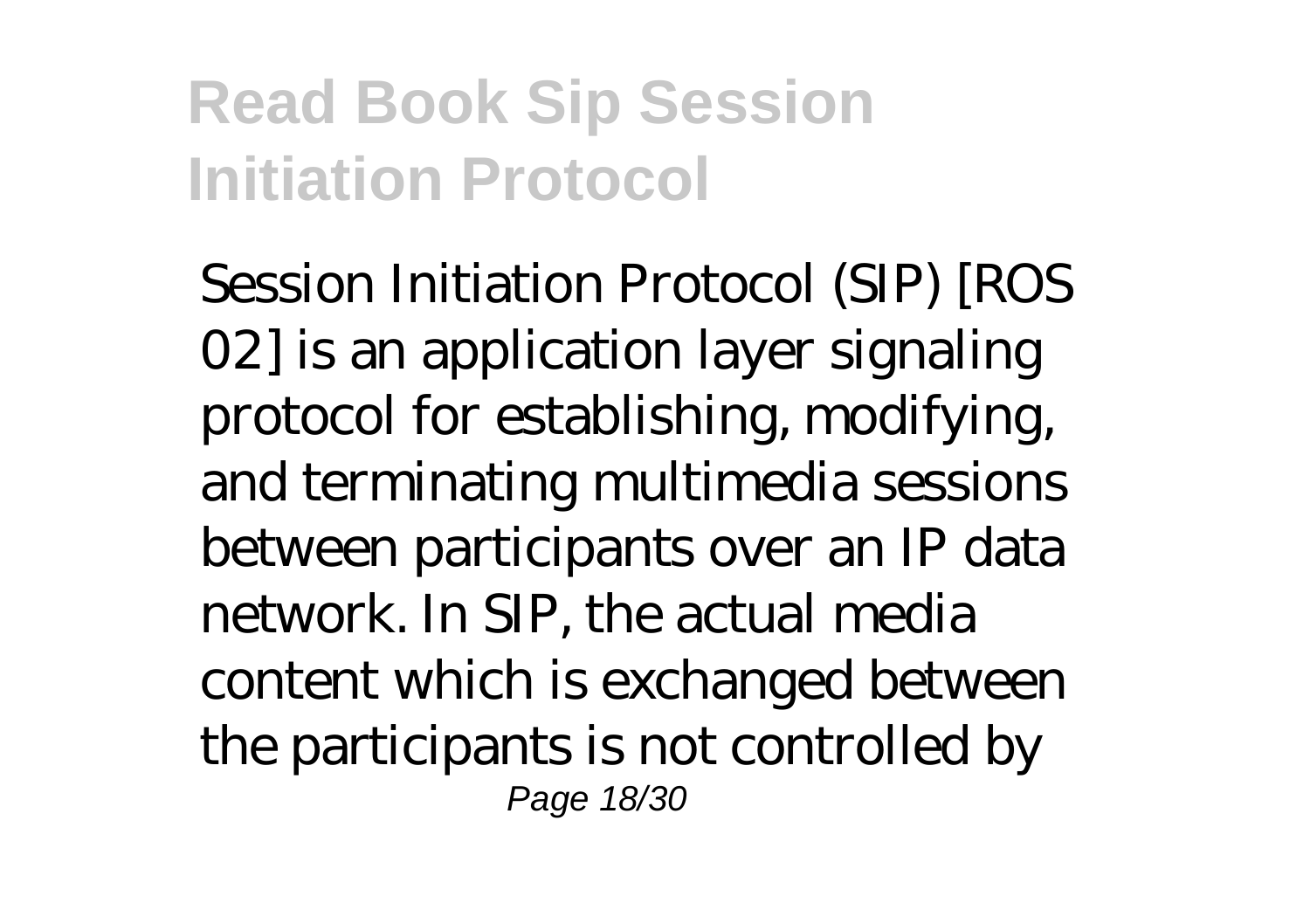SIP, and is actually taken care of by an appropriate transport protocol.

### **What is Session Initiation Protocol (SIP)?**

SIP (Session Initiation Protocol) is a protocol used in VoIP communications allowing users to Page 19/30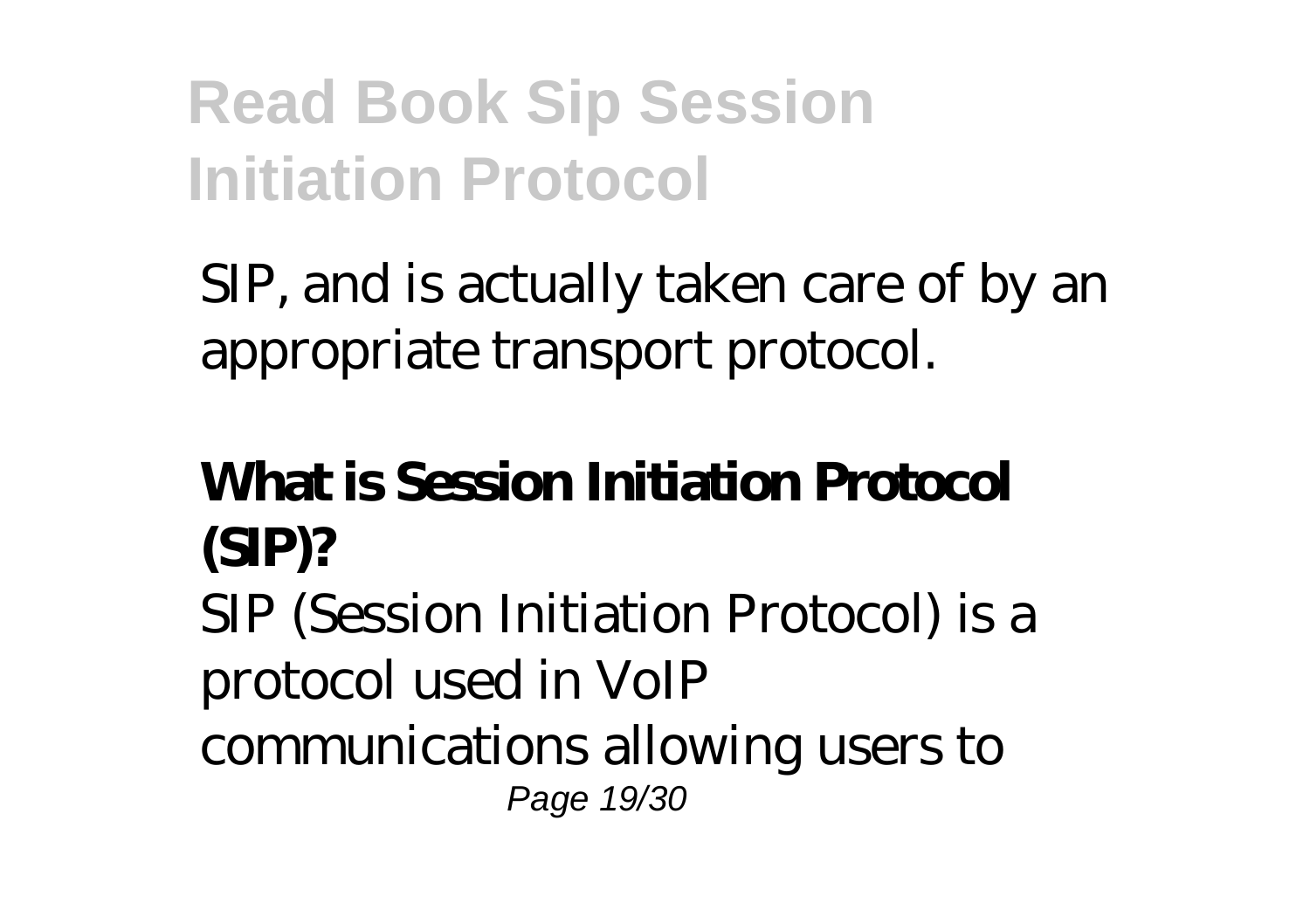make voice and video calls, mostly for free. We'll keep the definition in this article to something simple and practical. If you want a more technical insight of SIP, read its profile.

#### **Session Initiation Protocol - OnSIP**

SIP (Session Initiation Protocol) is a Page 20/30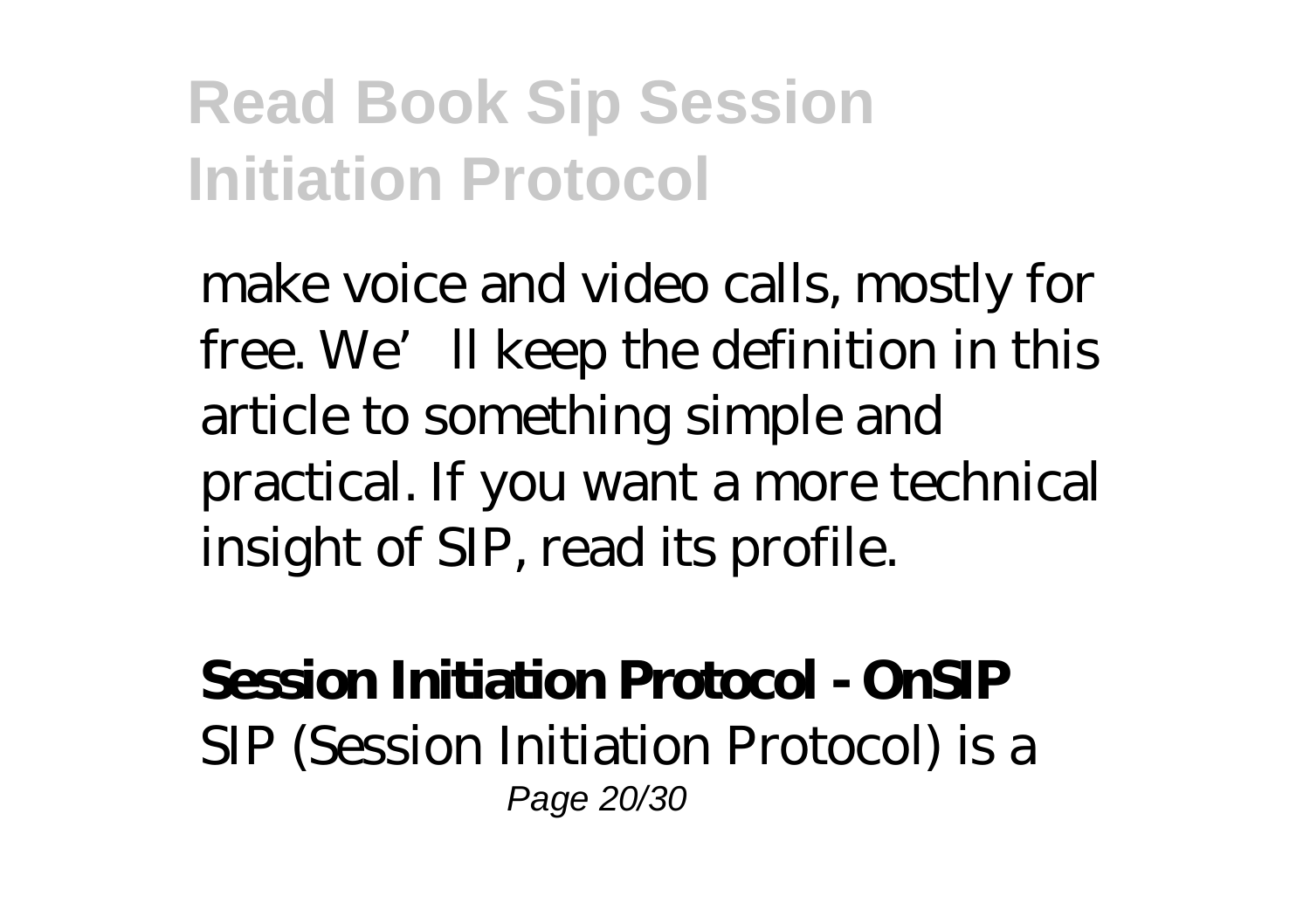signaling protocol used to create, manage and terminate sessions in an IP based network. A session could be a simple two-way telephone call or it could be a collaborative multi-media conference session.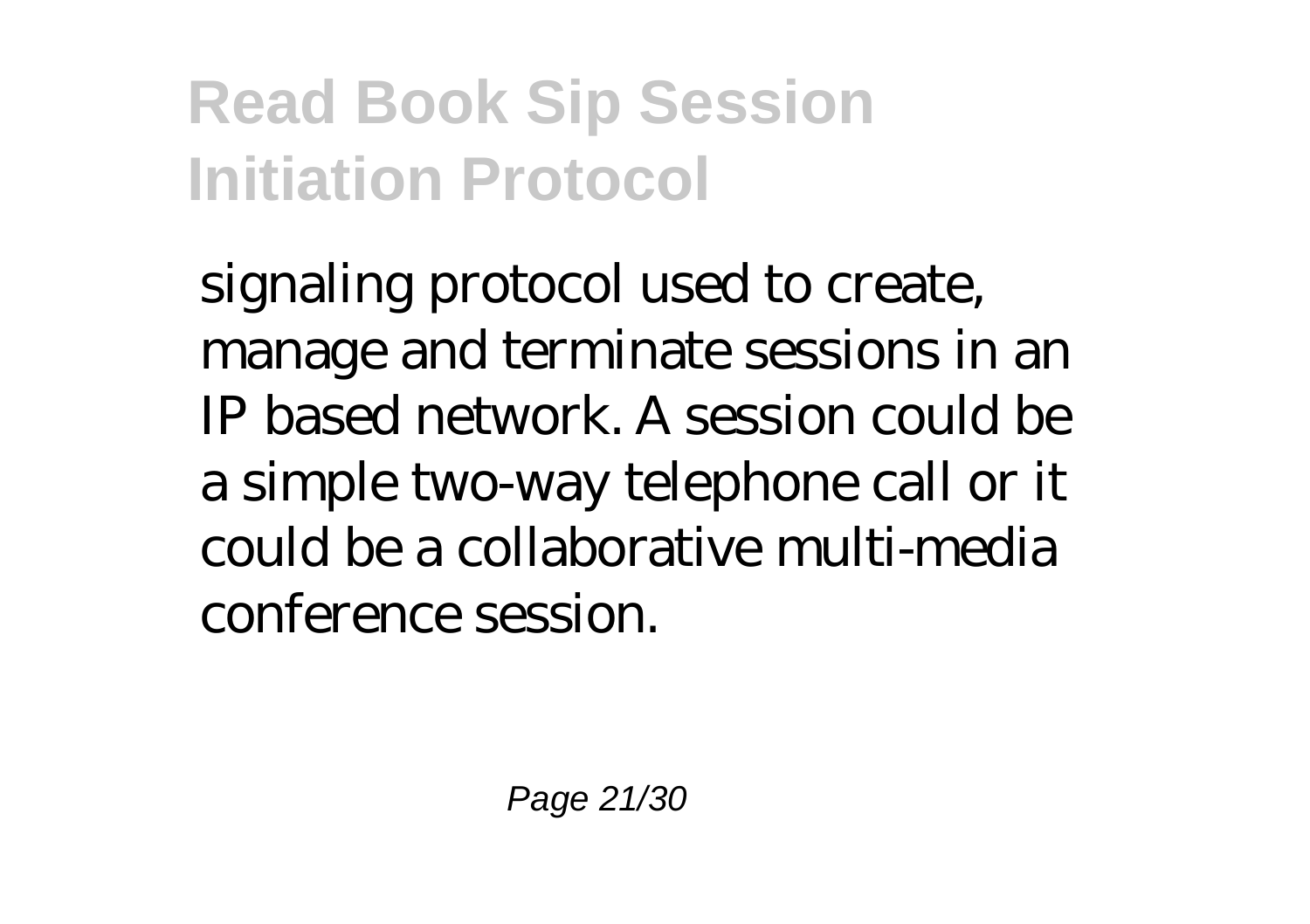#### **Sip Session Initiation Protocol** The Session Initiation Protocol (SIP) is a signaling protocol used for initiating, maintaining, and terminating real-time sessions that include voice, video and messaging applications. SIP is used for signaling and controlling multimedia Page 22/30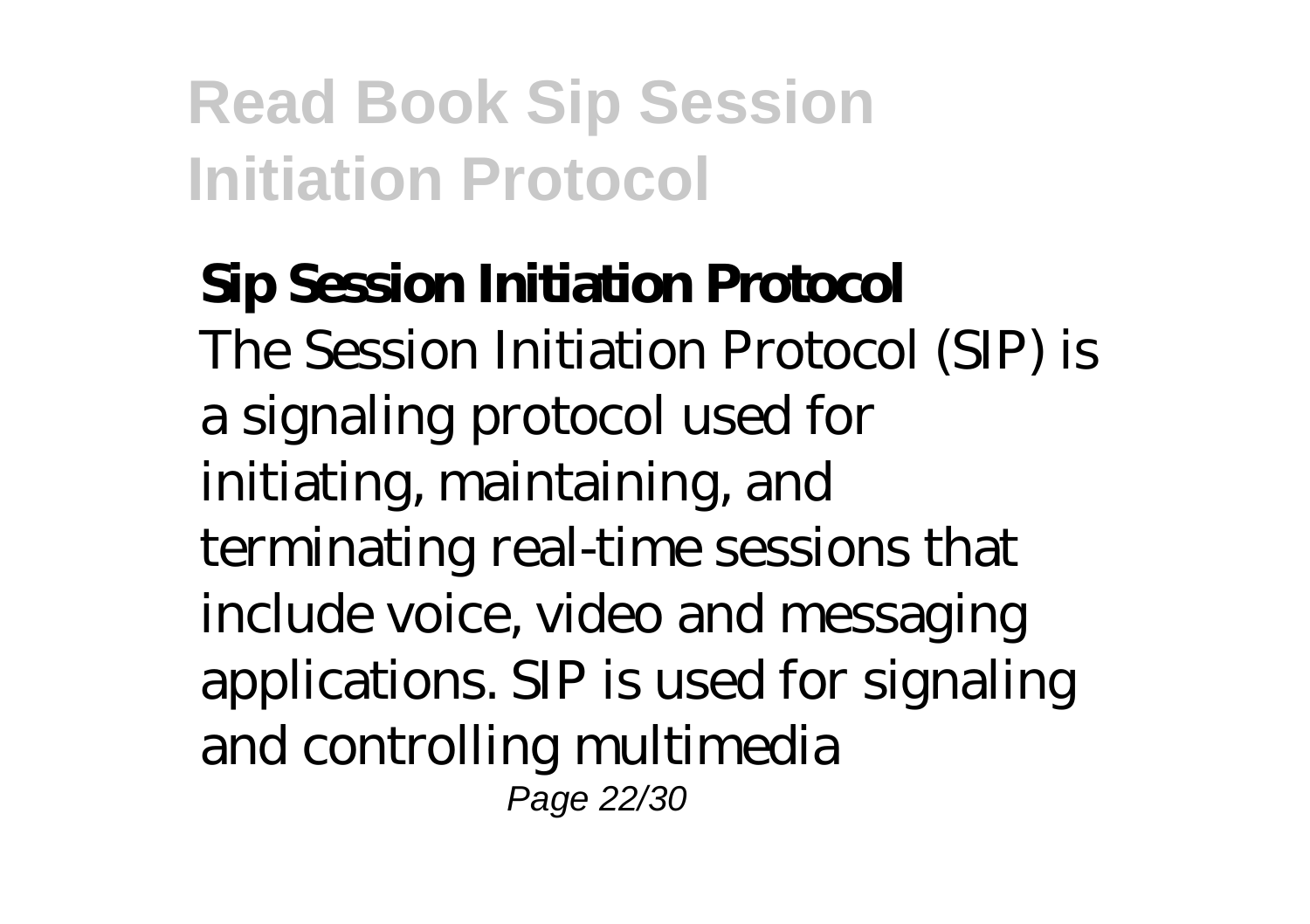communication sessions in applications of Internet telephony for voice and video calls, in private IP telephone systems, in instant messaging over Internet ...

### **What is SIP (Session Initiation Protocol)?**

Page 23/30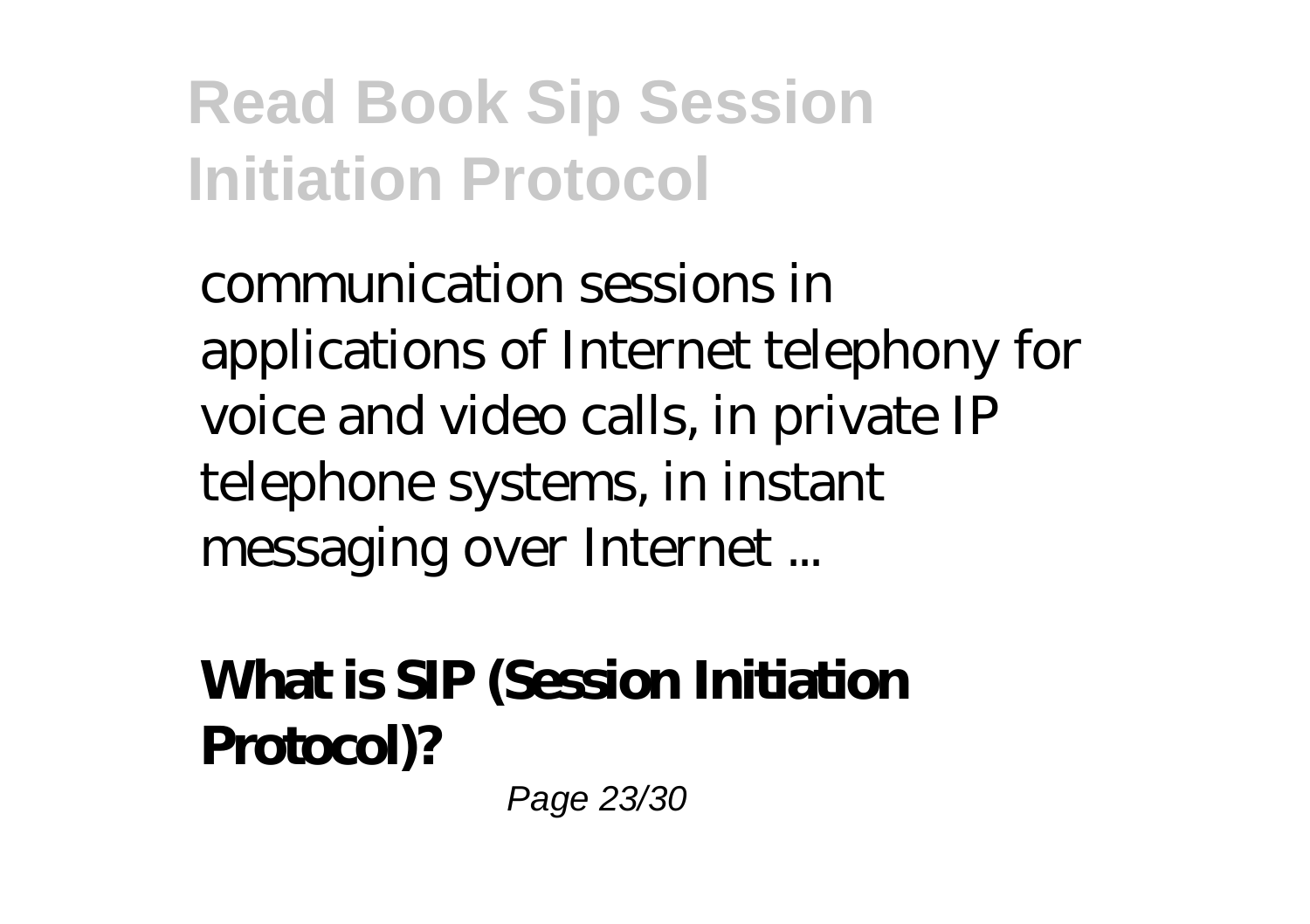SIP, t vi tt tc a Session Initiation Protocol (Giao the c Kh $\,$ i to Phiên) là mit giao thiệt tín hiụ in tho<sub>i</sub> IP dùng thit l p, s a ivà k thúc các cu c gi i n tho<sub>i</sub> VOIP. SIP c phát tri nb i IETF và ban hành trong tài li u RFC 3261.

Page 24/30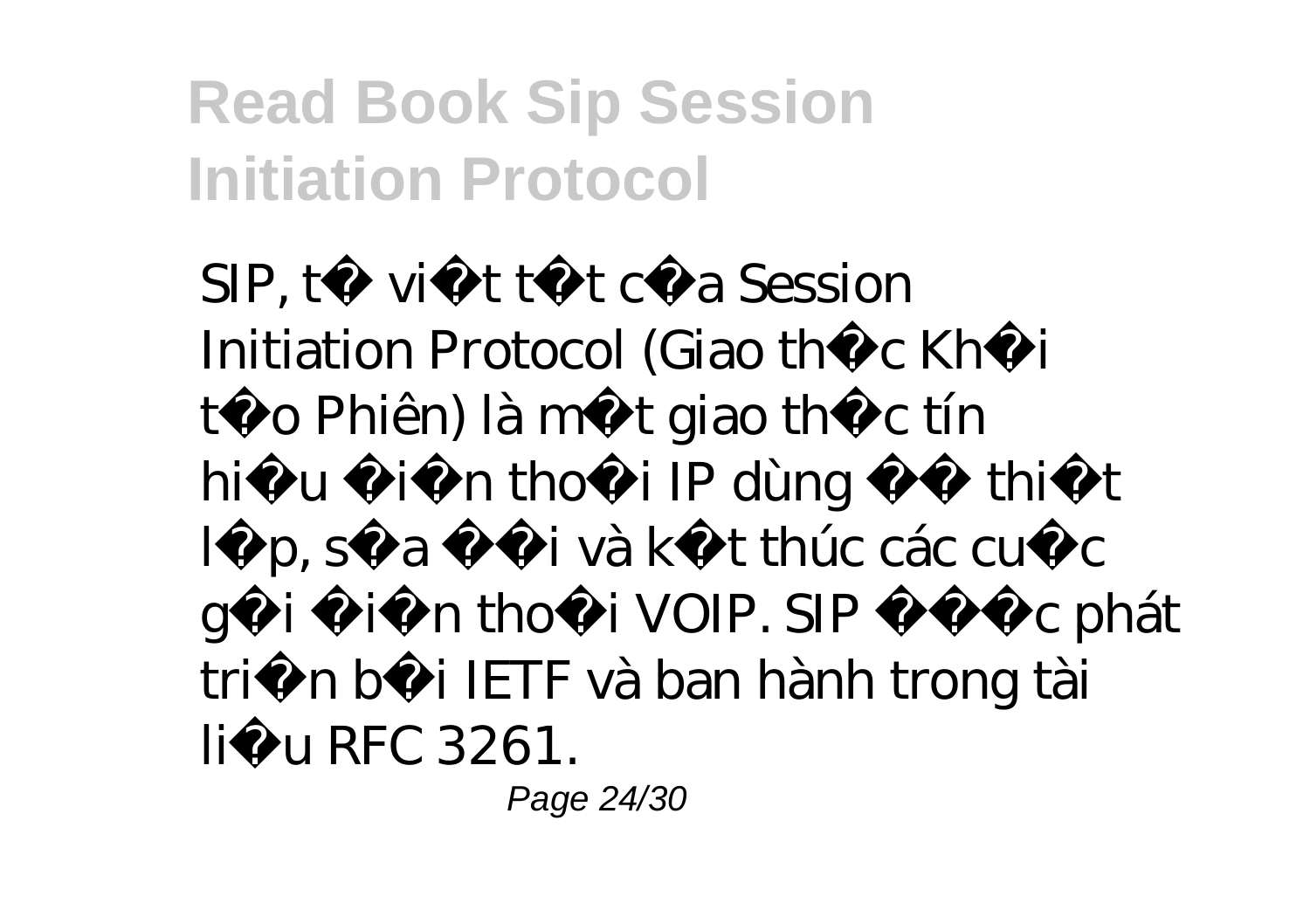### **What is Session Initiation Protocol (SIP)? - Twilio**

SIP (Session Initiation Protocol) is a signalling protocol used to establish a "session" between 2 or more participants, modify that session, and eventually terminate that session. It Page 25/30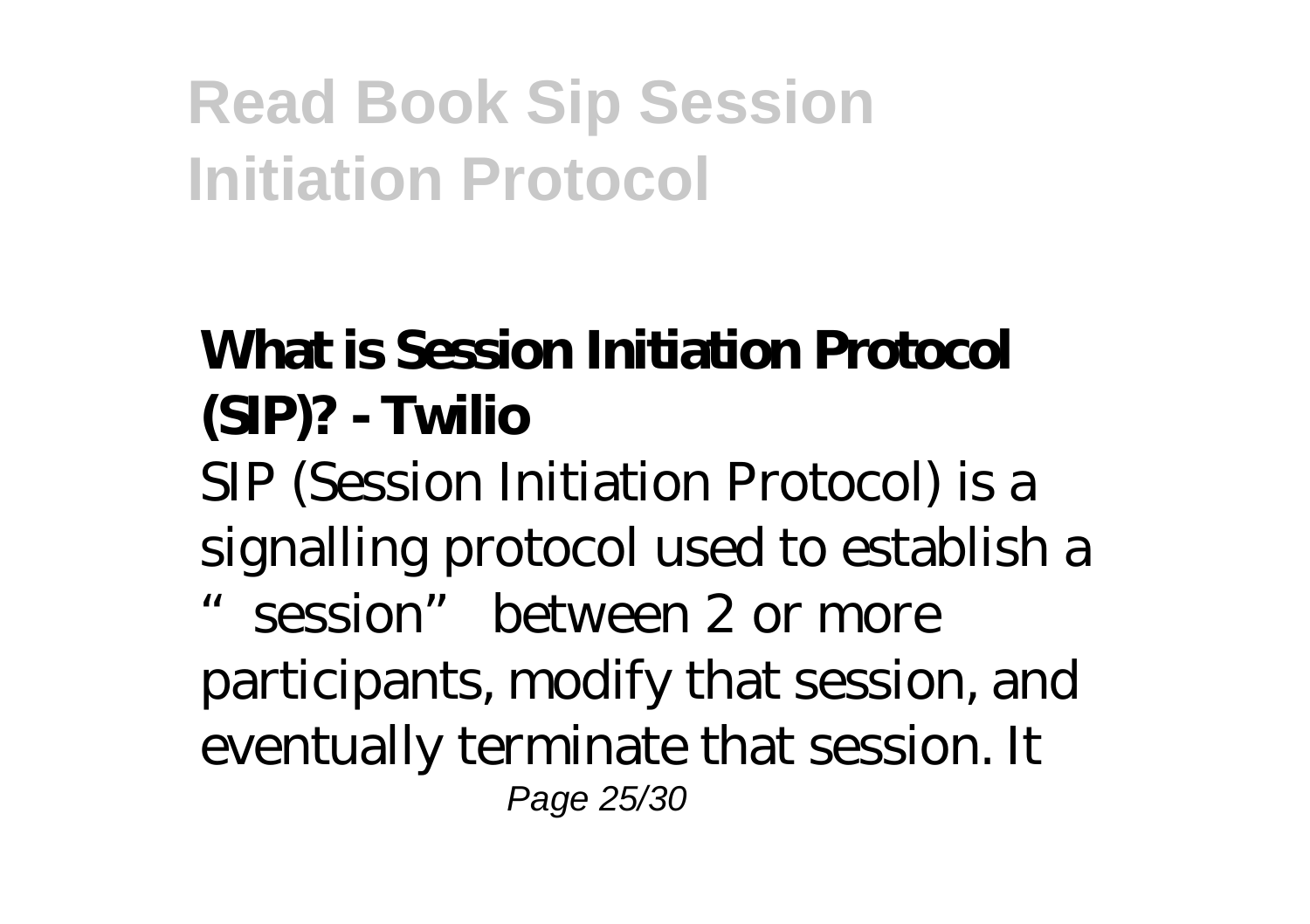has found its MAJOR use in the world of IP Telephony.

### **SIP - Session Initiation Protocol - How Does Internet Work**

RFC 3261 SIP: Session Initiation Protocol June 2002 The first example shows the basic functions of SIP: Page 26/30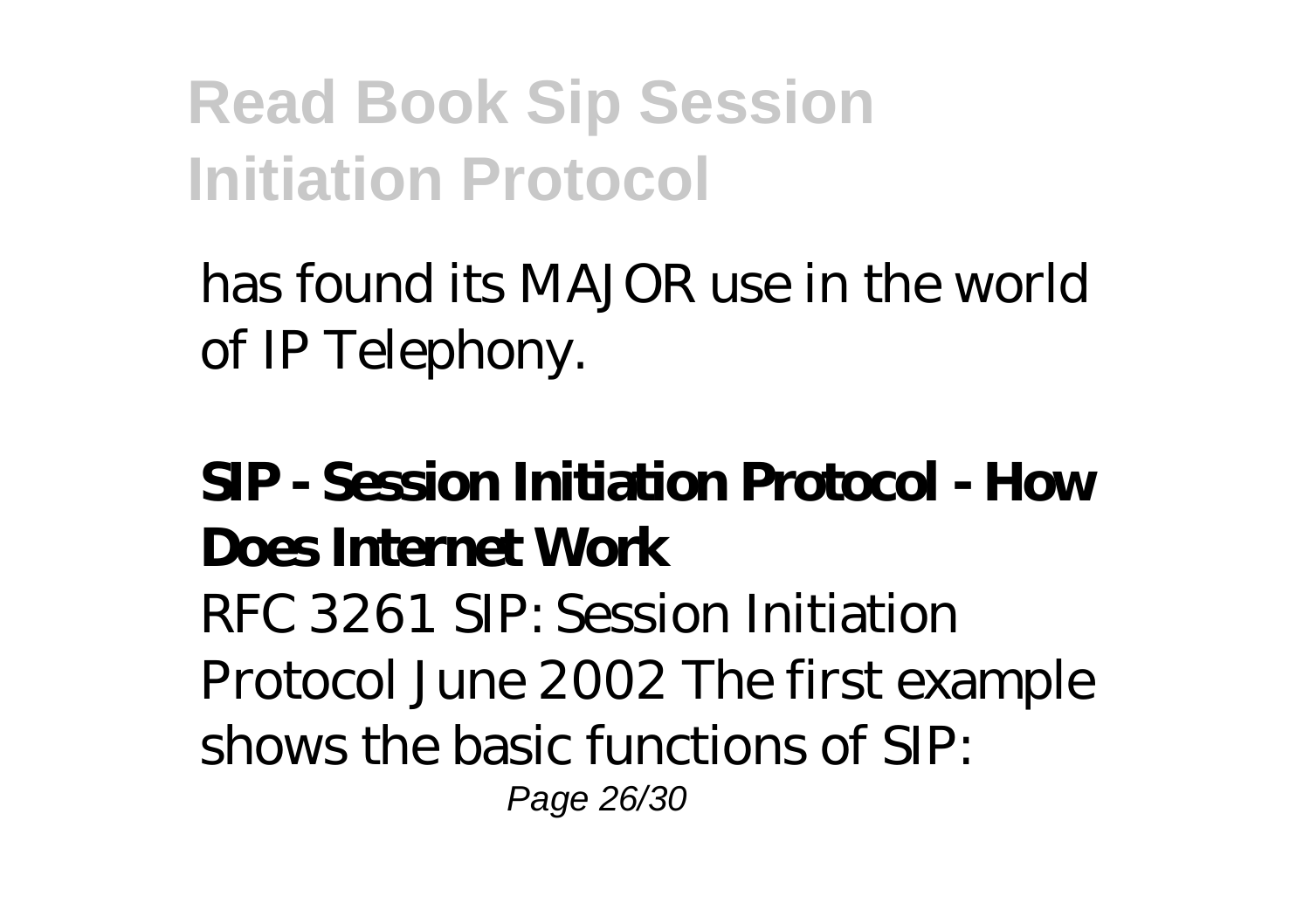location of an end point, signal of a desire to communicate, negotiation of session parameters to establish the session, and teardown of the session once established. Figure 1 shows a typical example of a SIP message exchange between two users, Alice and Bob.

Page 27/30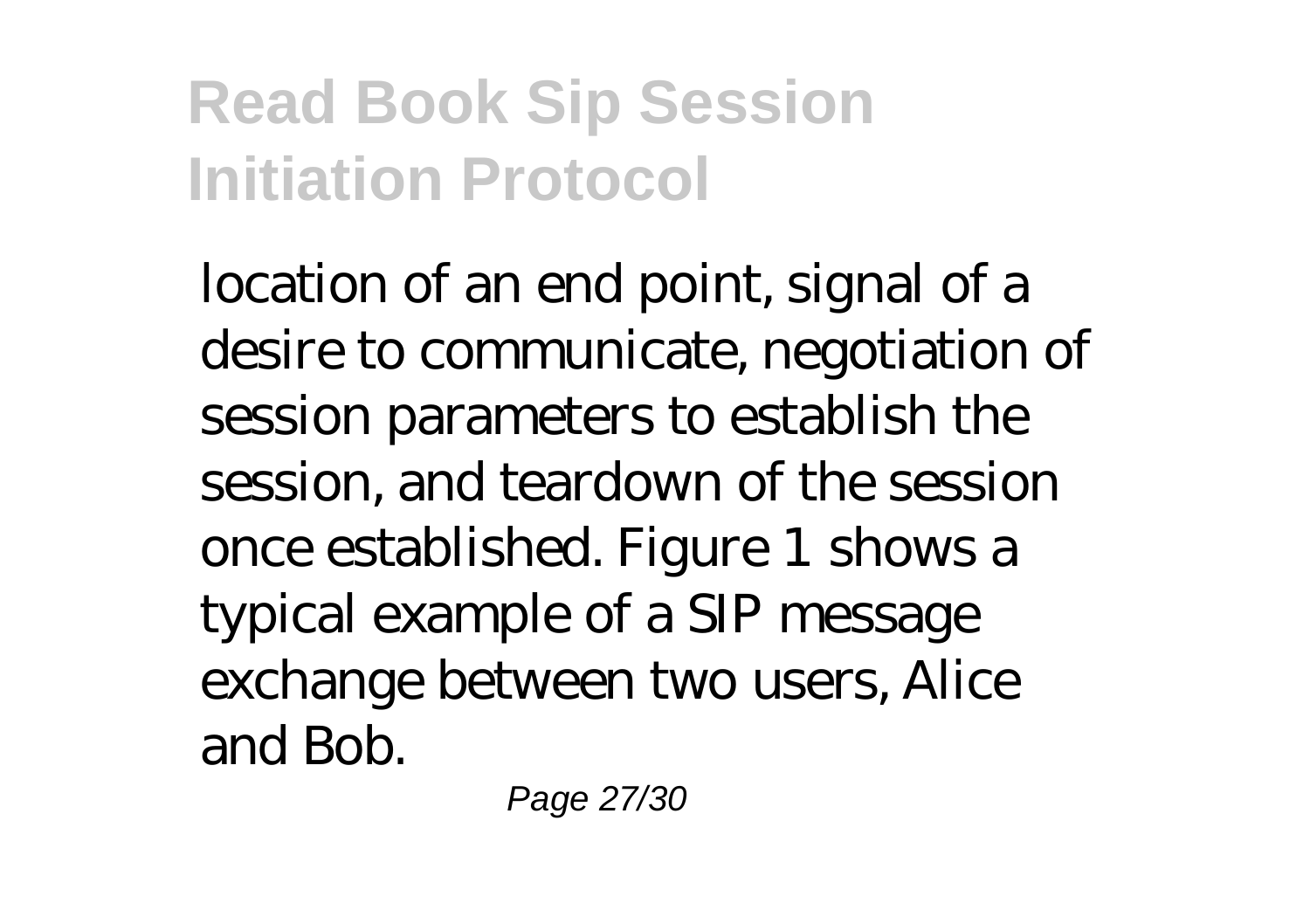### **[MS-SIP]: Session Initiation Protocol Extensions ...**

SIP adalah singkatan dari Session Initiation Protocol merupakan protocol pensinyalan pada layer aplikasi yang berfungsi untuk membangun, memodifikasi, dan Page 28/30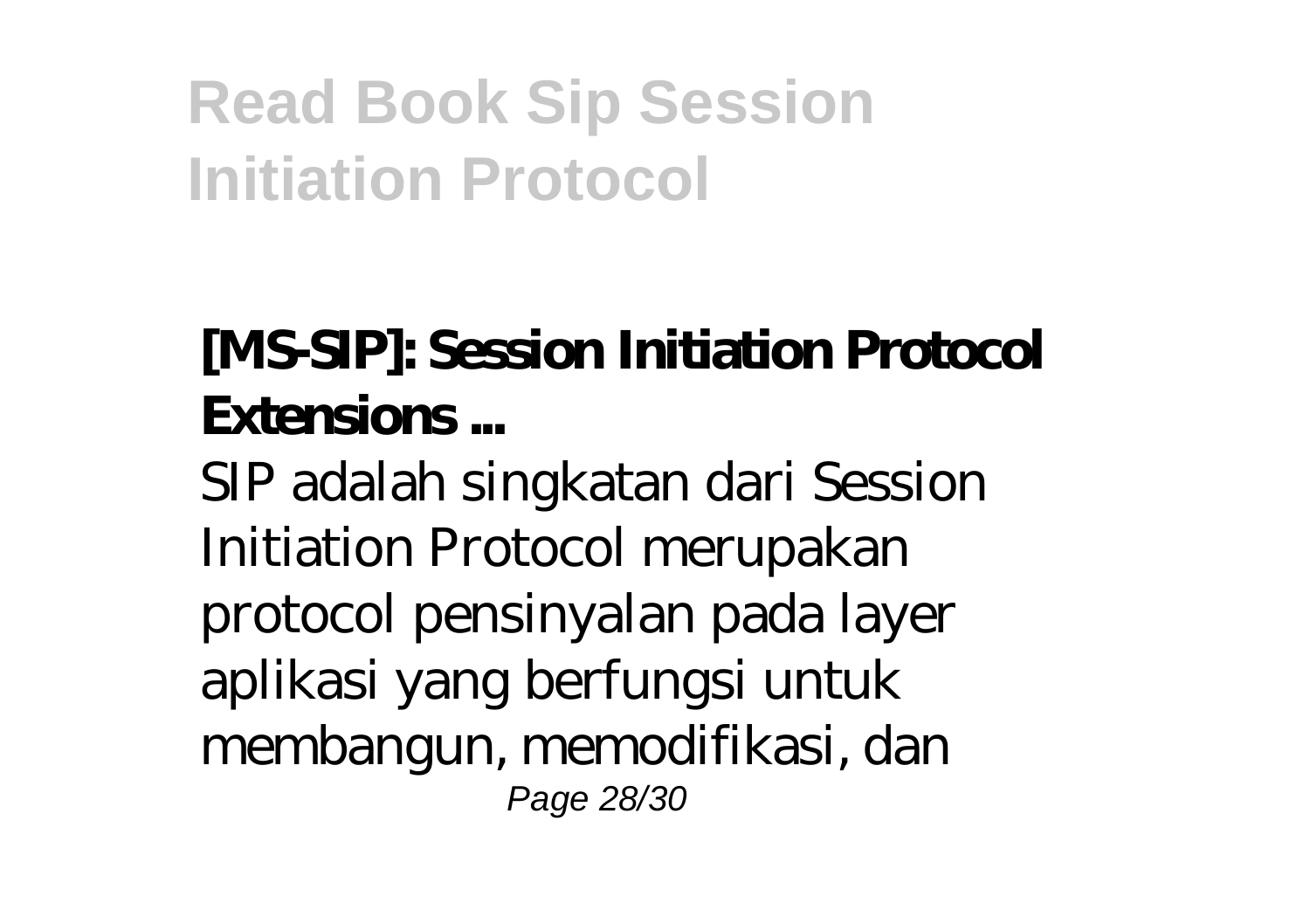mengakhiri suatu sesi multimedia yang melibatkan satu user atau lebih. Sesi ini adalah pertukaran data antar user yang meliputi suara,video,dan text.

Copyright code : Page 29/30